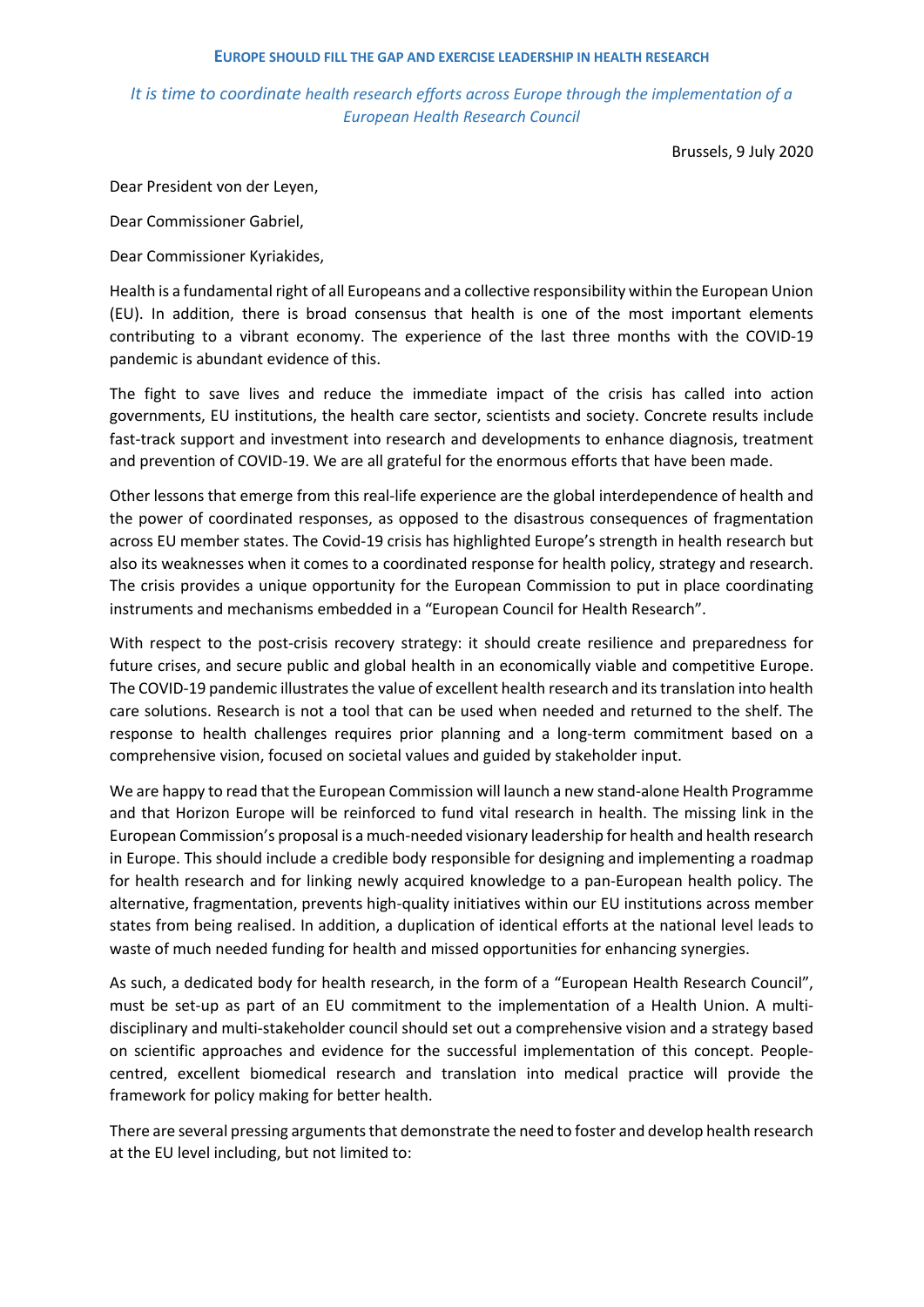- 1. Persistent health inequalities in Europe are not acceptable and require a health delivery roadmap and pan-European research facilitating systemsin addition to those that can currently be provided at member state level.
- 2. Health data create a wealth of opportunities amplified by innovations in the digital space. Only a collective cross-border approach can mine that potential efficiently and with agility in times of crisis.
- 3. Health, like a virus, does not respect borders. Health research needs a global and coordinated vision that is open to the world and promotes a holistic 'One Health' approach. The EU is wellplaced to lead this endeavour, both within its borders and beyond.

Excellent European Commission programs already support impactful cross-border collaborative projects, as demonstrated in the current COVID crisis. They set the example, but we must move on. The European Commission only manages a small fraction of the total public research investments in Europe. Reinforcing the synergy of initiatives across member states and a new model for agile, impactful collaborations are crucial. We need smart funding guided by a European vision and a strategic health research agenda.

This call for visionary leadership for health and health research is firmly embedded in EU priorities: more efficient, people-centred health research as part of a durable economy built around social values and with respect for the planet.

We therefore sincerely hope that the Commission considers the launch of a "European Health Research Council", to be able to capitalise on Europe's excellent research and to be better prepared for health threats now and in the future.

Yours sincerely,

**Petra de SUTTER (Greens/EFA) Maria da Graça CARVALHO (EPP) César LUENA (S&D) Hilde VAUTMANS (Renew Europe) Cindy FRANSSEN (EPP) István UJHELYI (S&D) Gianna GANCIA (ID) Véronique TRILLET-LENOIR (Renew Europe) Sara CERDAS (S&D) Maria-Manuel LEITÃO-MARQUES (S&D) Tilly METZ (Greens/EFA) Pascal ARIMONT (EPP) Francisco GUERREIRO (Greens/EFA) Andreas SCHIEDER (S&D) Olivier CHASTEL (Renew Europe) Brando BENIFEI (S&D) Maria GRAPINI (S&D) Jutta PAULUS (Greens/EFA) Kathleen VAN BREMPT (S&D) Lukasz KOHUT (S&D) Tudor CIUHODARU (S&D) Klemen GROŠELJ (Renew Europe) Eva KAILI (S&D) Margrete AUKEN (Greens/EFA)** 

**Kim VAN SPARRENTAK (Greens/EFA) Heidi HAUTALA (Greens/EFA) Mounir SATOURI (Greens/EFA) Ciaran CUFFE (Greens/EFA) Christel SCHALDEMOSE(S&D) Katrin LANGENSIEPEN (Greens/EFA) Maria WALSH (EPP) Milan BRGLEZ (S&D) Ondřej KNOTEK (Renew Europe) Terry REINTKE (Greens/EFA) Miroslav ČÍŽ (S&D) Monika BEŇOVÁ(S&D) Ondřej KOVAŘÍK (Renew Europe) Clara PONSATÍ OBIOLS (Non-attached member) Viola VON CRAMON-TAUBADEL (Greens/EFA) Radka MAXOVÁ (Renew Europe) Antoni COMÍN I OLIVERES (Non-attached member) Dita CHARANZOVÁ (Renew Europe) Chrysoula ZACHAROPOULOU (Renew Europe) Agnes JONGERIUS (S&D) Philippe LAMBERTS (Greens/EFA) Patrizia TOIA (S&D) Alviina ALAMETSA (Greens/EFA) Michele RIVASI (Greens/EFA)**